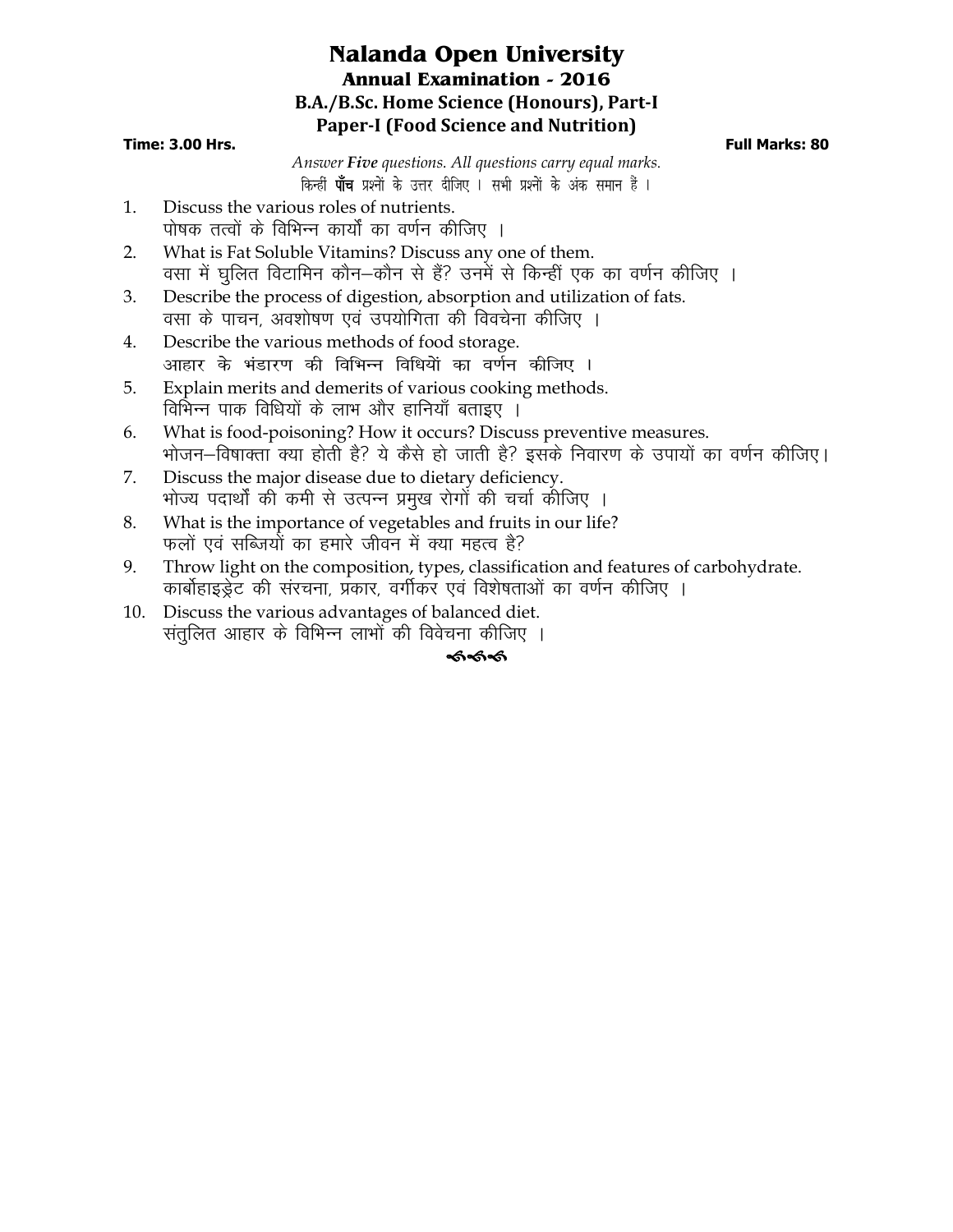# **Nalanda Open University Annual Examination - 2016 B.A./B.Sc. Home Science (Honours), Part-I Paper-II (Human Development)**

#### **Time: 3.00 Hrs. Full Marks: 80**

*Answer Five questions. All questions carry equal marks*. *किन्हीं पाँच प्रश्नों के उत्तर दीजिए । सभी प्रश्नों के अंक समान हैं ।* 

- 1. Discuss the importance of study of other Craft and Child Development. मात्-कला एवं शिशु विकास के अध्ययन के महत्वों की चर्चा कीजिए ।
- 2. How will you take case of an expectant Mother? एक गर्भवती स्त्री की देखभाल आप कैसे करेगीं?
- 3. What are the important preparation for delivery? प्रसव के समय के लिए आवश्यक तैयारी क्या—क्या है?
- 4. Give a comparative study of mother's milk and artificial milk. माता का दूध एवं कृत्रिम दूध का तुलनात्मक अध्ययन प्रस्तुत कीजिए ।
- 5. Describe the general diseases of new born baby. नवजात शिश के समान्य रोगों का वर्णन कीजिए ।
- 6. Explain the social development of a child. बालक के सामाजिक विकास का वर्णन कीजिए ।
- 7. Throw light on the theories of play. खेल के सिद्धांतों पर प्रकाश डालिए ।
- 8. Explain the role of family in proper development of children. बच्चों के विकास में परिवार की भूमिका का वर्णन कीजिए ।
- 9. What should be the post-wearing diet of a child? Write. स्तनपान त्यागने के बाद शिशु को क्या आहार दिया जाना चाहिए? लिखें ।
- 10. Write short notes on any two of the following:- निम्नलिखित में से किन्हीं दो पर टिप्पणी लिखिए ।
	- (i) Nursery School नर्सरी स्कूल
	- (ii) Weaning दूध छुड़ाना
	- (iii) Indiscipline अनुशासनहीनता

### କ୍ତବ୍ୟ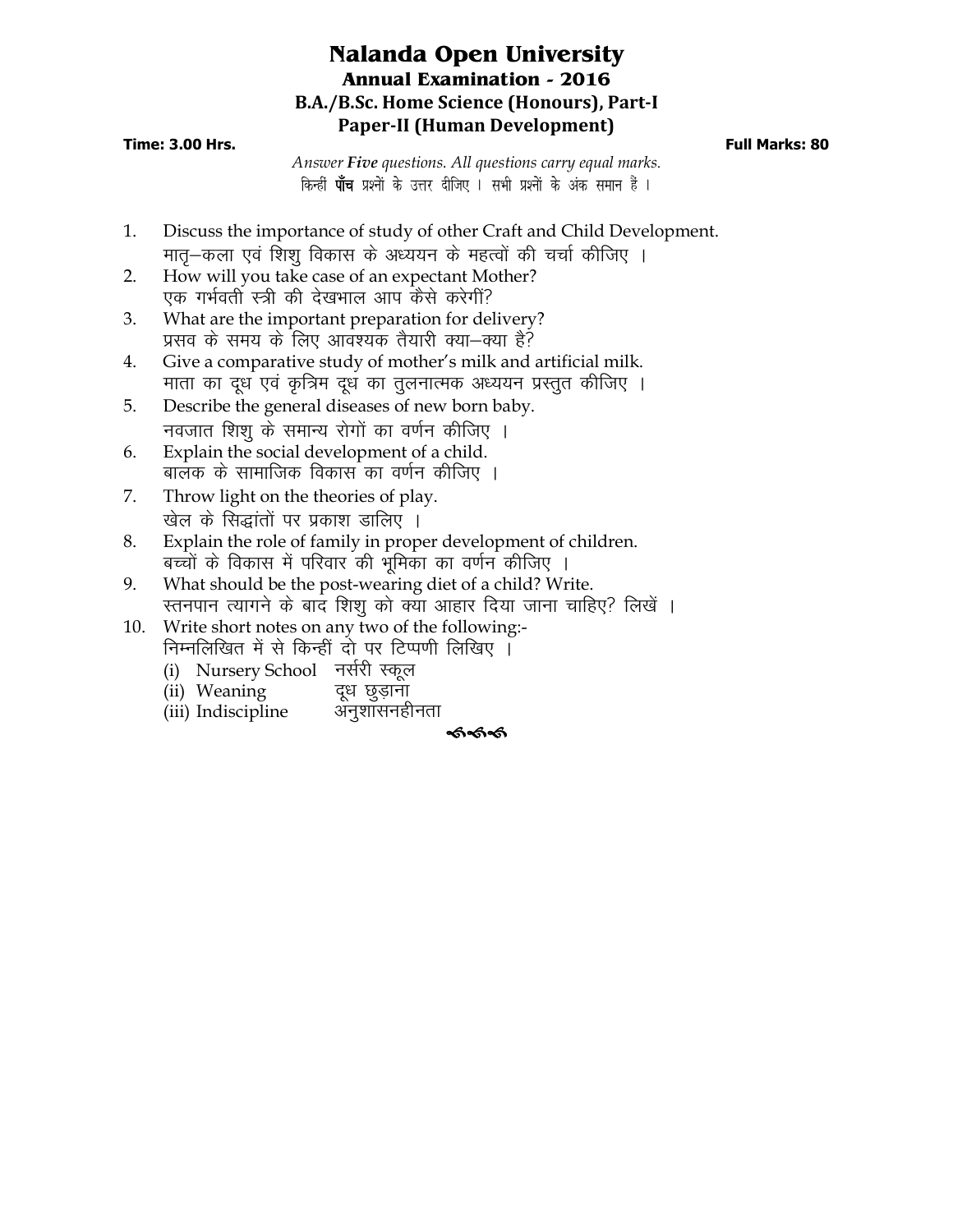# **Nalanda Open University Annual Examination - 2016 B.A./B.Sc. Home Science (Subsidiary), Part-I Paper-I (Food Science and Nutrition)**

#### **Time: 3.00 Hrs. Full Marks: 80**

*Answer Five questions. All questions carry equal marks*. *किन्हीं पाँच प्रश्नों के उत्तर दीजिए । सभी प्रश्नों के अंक समान हैं ।* 

- 1. Discuss the various roles of nutrients. पोषक तत्वों के विभिन्न कार्यों का वर्णन कीजिए ।
- 2. Throw light on the relation between nutrition and health. पोषण एवं स्वास्थ्य के बीच संबंध पर प्रकाश डालिए ।
- 3. What is the definition of adulterated food? मिलावटयुक्त भोज्य पदार्थों की क्या परिभाषा है?
- 4. Discuss the function and daily allowance of protein. प्रोटीन के कार्य एवं दैनिक भत्ता की विवेचना कीजिए ।
- 5. Classify foodstuff. खाद्य पदार्थों का वर्गीकरण कीजिए ।
- 6. What is balanced diet? Discuss its influencing factors. सन्तुलित आहार क्या हे? इसे प्रभावित करने वाले कारकों की विवेचना कीजिए ।
- 7. 'Milk is an ideal food'. Explain. 'दध एक आदर्श भोजन है ।' व्याख्या कीजिए ।
- 8. Discuss the importance of vitamins. Write the sources. Function and deficiency of any three Vitamins. विटामिन के महत्व को लिखिए । किसी तीन विटामिन के स्रोत, कार्य तथा उसकी कमी से होने
	- वाली बिमारियों को लिखिए ।
- 9. Write the nutritive value of pulses, Vegetables and fruits. दाल, सब्जी तथा फलों के पोषक महत्व को लिखिए ।
- 10. What do you mean by 'Food Management'? Describe. आहार प्रबंधन से आप क्या समझते हैं? वर्णन कीजिए ।

### ക്ക്ക്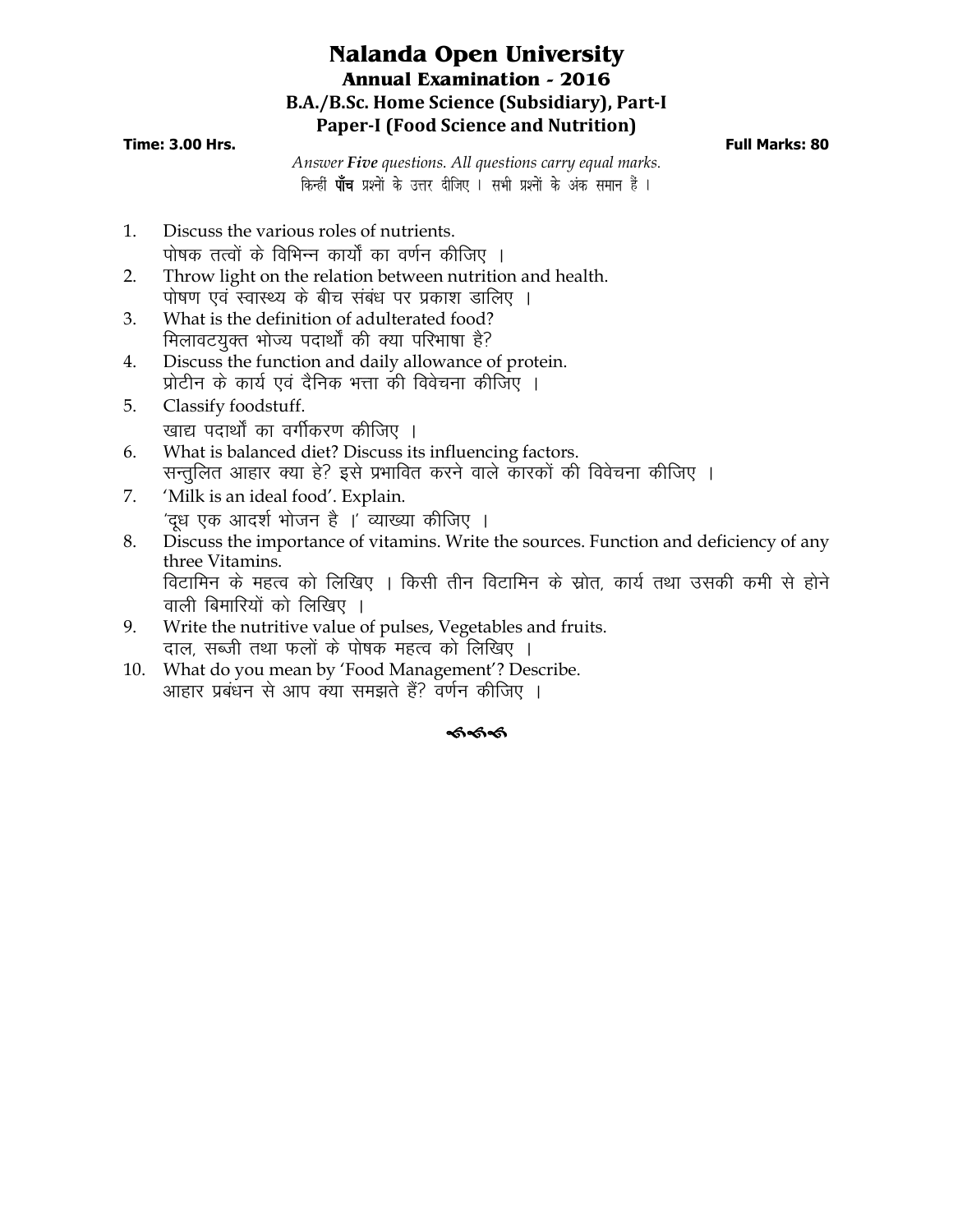## **Nalanda Open University Annual Examination - 2016 B.A./B.Sc. Home Science (Honours), Part-II Paper-III**

**Time: 3.00 Hrs. Full Marks: 80**

*Answer Five questions. All questions carry equal marks*. *किन्हीं पाँच प्रश्नों के उत्तर दीजिए । सभी प्रश्नों के अंक समान हैं ।* 

- 1. Describe the objectives of therapeutic diet. How the normal diet is adapted in therapeutic diet? उपचरात्मक पोषण के उद्देशय का वर्णन कीजिए । सामान्य पोषण को उपचारात्मक पोषण मे परिवर्तन कैसे किया जा सकता है?
- 2. Define normal semi liquid, full fluid and bland diet and discuss their specific features. सामान्य, आंशिक तरल, पूर्ण तरल एवं शोम्य आहार को परिभाषित कीजिए तथा इसकी विशिष्ट
- विशेषताओं की विवेचना कीजिए । 3. Discuss the symptoms, prevention and treatment of overweight.
	- मोटापा के लक्षण. रोकथाम तथा उपचार की विवेचना कीजिए ।
- 4. Discuss the etiological factors, symptoms and types of dyspepsia. मंदाग्नि के कारण, लक्षणों एवं प्रकार की विवेचना कीजिए ।
- 5. Discuss types and factors of hypertension. उच्च रक्त चाप के प्रकार एवं कारकों की विवेचना कीजिए ।
- 6. What is ulcerative colities? Explain its causes, symptoms, and dietary management.

<sup>2</sup>अल्सर' क्या है? इसके कारण, लक्षण, तथा आहार व्यवस्था को स्पष्ट कीजिए ।

- 7. Describe the causes of cancer and also discuss cancer of different body organs. कैंसर के कारणों का वर्णन कीजिए तथा विभिन्न अंगों में होने वाले कैंसर की विवेचना कीजिए ।
- 8. What is jaundice? Describe the dietary management and nutritional requirement for a patient of jaundice. पीलिया क्या है? पीलिया के रोगी के लिए आहार व्यवस्था एवं पोषकीय आवश्यकता का वर्णन कीजिए ।
- 9. What is food allergy? Discuss its symptoms and types. खाद्य एलर्जी क्या है? इसके प्रकार एवं लक्षणों की विवेचना कीजिए ।
- 10. Why diabetes happens? Describe the causes and symptoms of diabetes. मधुमेह क्यों होता है? मधुमेह के कारणों एवं लक्षणों का वर्णन कीजिए ।

### ଈଈ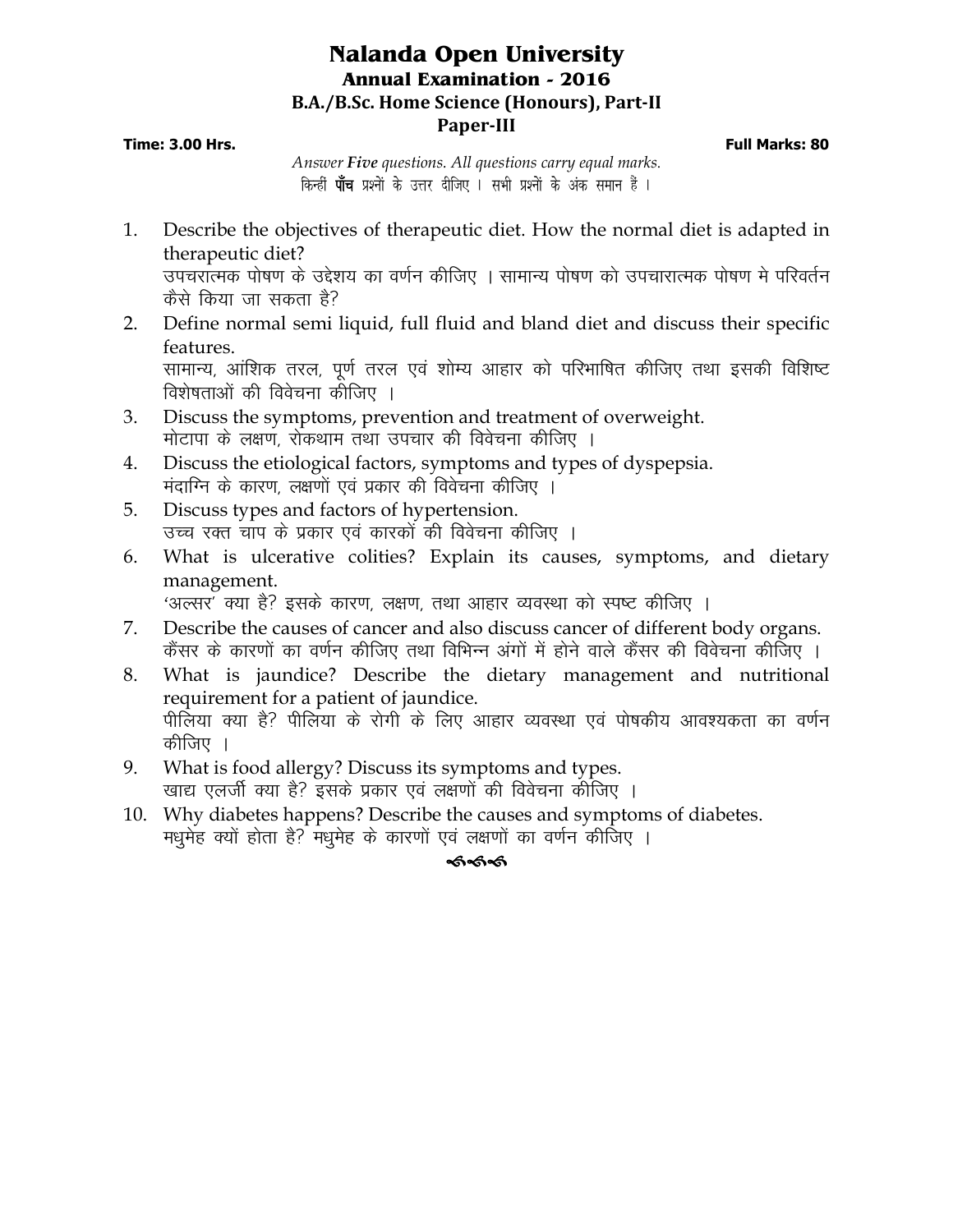## **Nalanda Open University Annual Examination - 2016 B.A./B.Sc. Home Science (Honours), Part-II Paper-IV**

#### **Time: 3.00 Hrs. Full Marks: 80**

*Answer Five questions. All questions carry equal marks*. *किन्हीं पाँच प्रश्नों के उत्तर दीजिए । सभी प्रश्नों के अंक समान हैं ।* 

- 1. What is value? Discuss its characteristics and types. मुल्य क्या हैं? इसकी विशेषताओं एवं प्रकारों की विवेचना कीजिए ।
- 2. What do you mean by home management process? Describe its importance in home management. गृह–व्यवस्था प्रक्रिया से क्या अभिप्राय है? गृह–संचालन में इसके महत्व को बताइए?
- 3. Describe the types of decision. निर्णयों के विभिन्न प्रकारों को बताएँ ।
- 4. What is the meaning of family resources? Classify them. पारिवारिक संसाधनों का क्या अर्थ है? उनका वर्गीकरण कीजिए ।
- 5. What is the meaning of energy management? Discuss it importance. 'शक्ति प्रबंधन का क्या अर्थ है? इसके महत्व की विवेचना कीजिए?
- 6. Write essay on Family saving and investment. पारिवारिक बचत एवं विनियोग पर एक निबन्ध लिखिए।
- 7. Write an essay on flower arrangement. पुष्प व्यवस्था पर एक निबंध लिखिए ।
- 8. Describe the characteristics of various types of Kitchen. विभिन्न प्रकार के रसोई घर की विशेषताओं का वर्णन कीजिए ।
- 9. Write short notes on any Two of the following:- निम्नांकित में से किन्हीं दो पर संक्षिप्त टिप्पणियाँ लिखिए।
	-
- 
- (a) Kinds of Income (आय के प्रकार)<br>(b) Non-Human Resources (गैर मानवीय साधन)  $(b)$  Non-Human Resources
	-
- $(c)$  Time Distribution and Equilibrium (समय का विभाजन एवं संतुलन)
- 10. Prepare a list of furniture which are used in different works in house and through light on the importance of furniture. धर में विभिन्न कार्यों में उपयोग होने वाले फर्नीचरों की एक सूची बनाये एवं फर्नीचर के महत्व पर प्रकाश डालिए ।

### ৰ্কৰ্কৰ্ক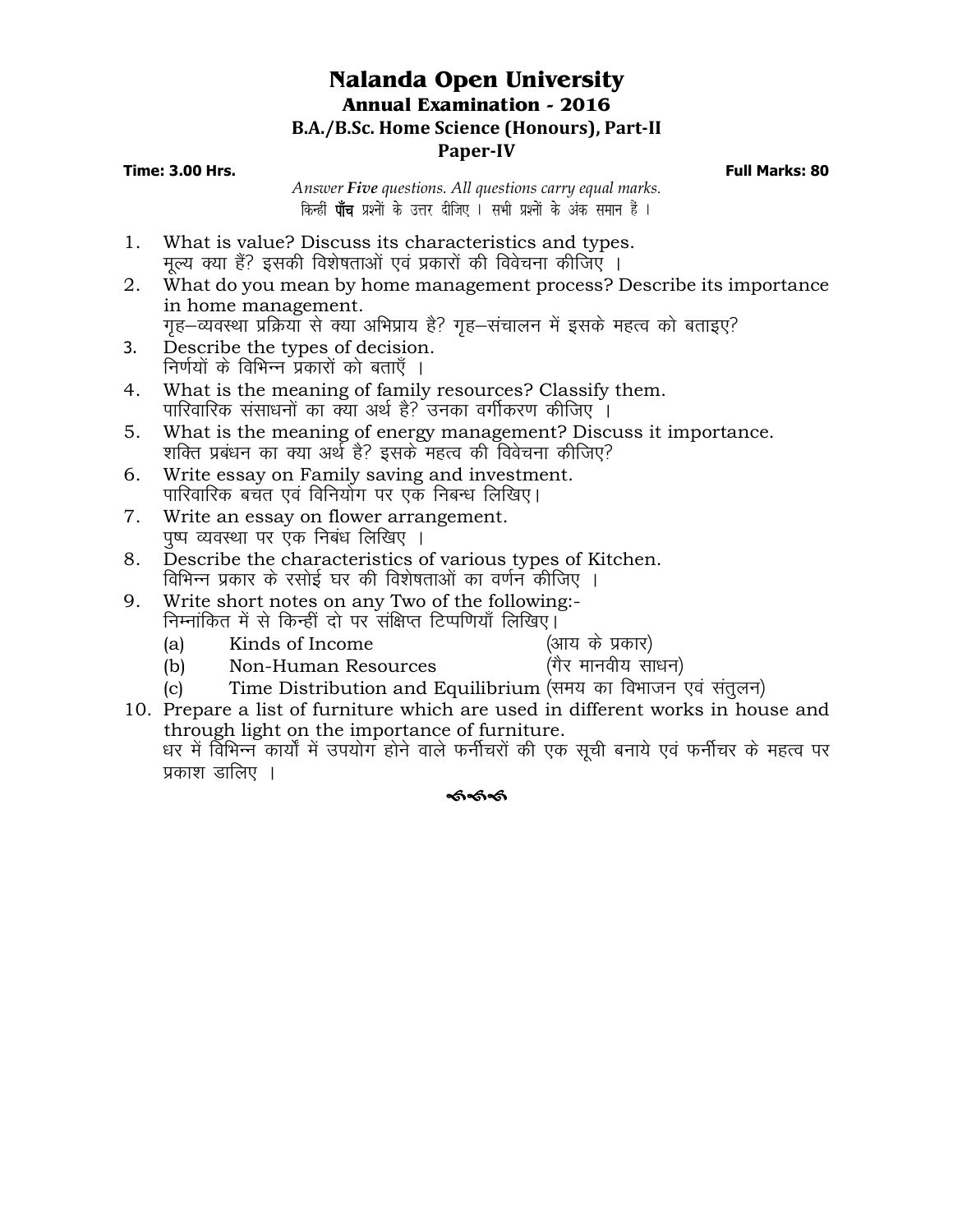# **Nalanda Open University Annual Examination - 2016 B.A./B.Sc. Home Science (Subsidiary), Part-II Paper-II**

**Time: 3.00 Hrs. Full Marks: 80**

*Answer Five questions. All questions carry equal marks*. *किन्हीं पाँच प्रश्नों के उत्तर दीजिए । सभी प्रश्नों के अंक समान हैं ।* 

- 1. Write a descriptive notes on case of expected mother. आशान्वित माता की देखभाल पर एक विस्तूत टिप्पणी लिखें।
- 2- Discuss the care and management of newborn child. नवजात शिश की देखभाल एवं व्यवस्था की विवेचना कीजिए।
- 3. "Mother's milk is the best food for infant's" Discuss. *ßf'k'kqvksa ds fy, ekr`nqX/k loksZÙke vkgkj gSÞ] foospuk dhft, A*
- *4* Analyse the socio-cultural context of child hood. बाल्यावस्था के सामाजिक–सांस्कृतिक संदर्भ का विश्लेषण कीजिए ।
- 5. What is development? Disucss the principles of development. विकास क्या है ? विकास के नियमों की विवेचना कीजिए।
- 6. Explain the importance of language development and describe the factors affecting language development of infant.

भाषा विकास के महत्व को स्पष्ट कीजिए तथा नवजात शिशु के भाषा विकास को प्रभावित करने वाले कारकों का वर्णन कीजिए ।

7. Discuss the motor development of child during thirteen to thirty six months of age.

तेरह से छतीस माह की आयु के दौरान बालक के क्रियात्मक विकास विवेचना कीजिए।

8. What is Socialization? Discuss the stages of socialization during 3 to 6 Years of age.

समाजीकरण क्या है ? 3 से 6 वर्ष की आयु के दौरान समाजीकरण के चरणों की विवेचना कीजिए।

- 9. Write an essay on rights of children. बच्चों के अधिकार पर निबन्ध लिखें।
- 10 Examine the importance of play in child development. बाल विकास में खेल के महत्व का परीक्षण कीजिए।

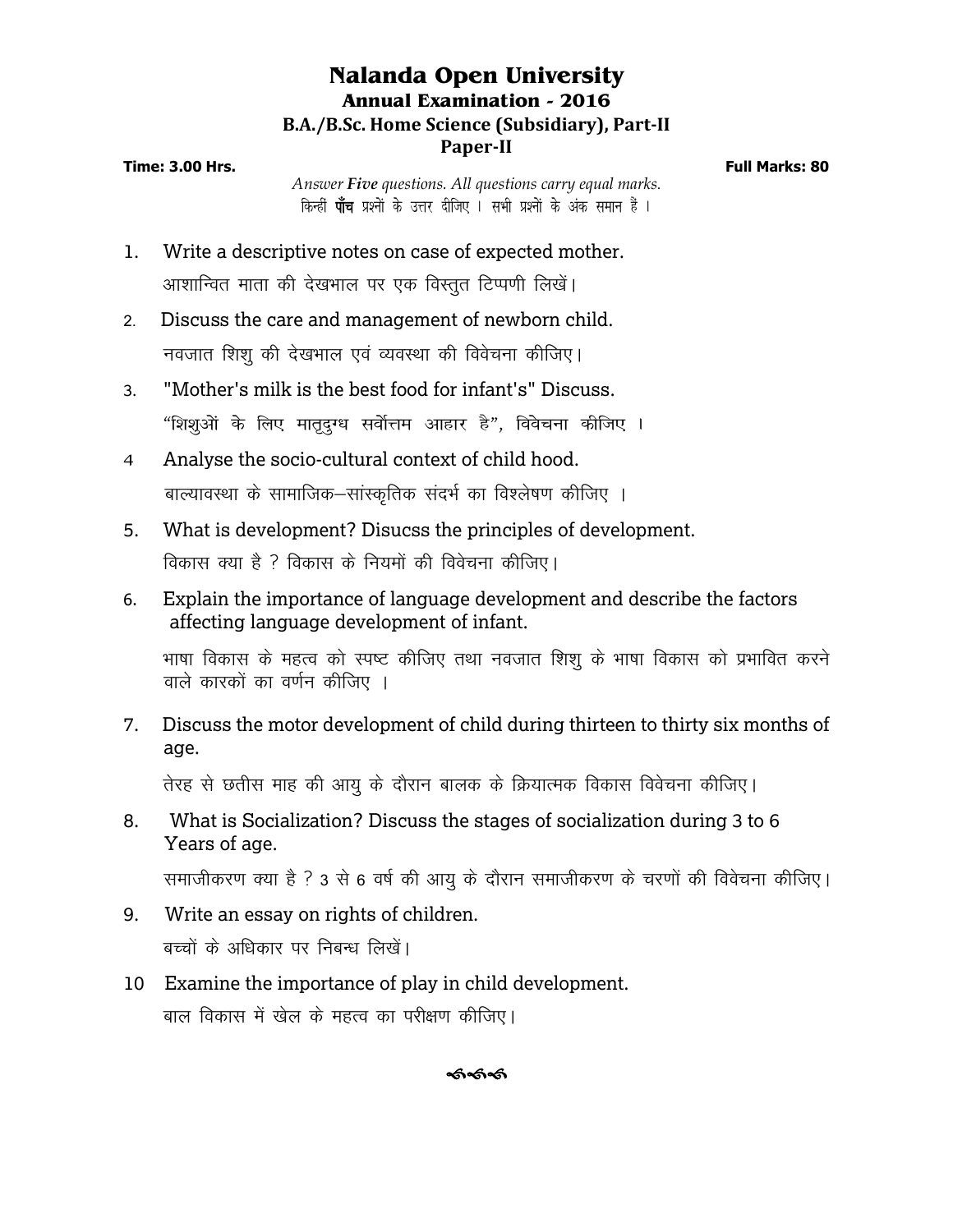# **Nalanda Open University Annual Examination - 2016 B.A./B.Sc. Home Science (Honours), Part-III Paper-V (Textile and Clothing)**

#### **Time: 3.00 Hrs. Full Marks: 80**

*किन्हीं पाँच प्रश्नों के उत्तर दीजिए । सभी प्रश्नों के अंक समान हैं ।* 

- 1. Describe in brief different types of Natural fibres. *izkd`frd js'kksa ds fofHkUu izdkjksa dk o.kZu dhft, A*
- 2. Discuss the history, composition, types and use of Silk. शिल्क के इतिहास, संगठन, प्रकार तथा उपयोग की विवेचना कीजिए l
- 3. Describe in brief methods of spining. *क*ताई की विधि का संक्षिप्त वर्णन कीजिए ।
- 4. What is general finishing process? Describe the physical finishing given on fabrics. *lkekU; ifjLd`fr izfØ;k¡ D;k gS\ oL= ij nh tkus okyh HkkSfrd izfj"d`fr dk o.kZu dhft, A*
- 5. What is the classification of natural fibers ? Describe the chemical and physical properties of cotton. *izÑfrd js'kksa dk oxhZdj.k D;k gS \ dikl ds jklk;fud ,oa HkkSfrd xq.kksa dk o.kZu*  कीजिए ।
- 6. Describe in brief different parts of sewing machines. *सिलाई मशीन के विभिन्न भागों का संक्षिप्त वर्णन कीजिए ।*
- 7. What is Rayan? Describe its physical properties. रेयन क्या है? इसके भौतिक विशेषताओं का वर्णन कीजिए ।
- 8. Explain drafting and making paper pattern? Describe advantages of paper pattern. ड्राफ्टिंग एवं पेपर पेटर्न बनाने को स्पष्ट कीजिए । पेपर पैटर्न के लाभों का वर्णन कीजिए *A*
- 9. Explain important points for selection of fabrics. वस्त्रों के चयन के लिए आवश्यक बिन्दुओं को स्पष्ट कीजिए l
- 10. Write notes on any two of the following: *fuEufyf[kr esa ls fdUgha nks ij fVIi.kh fy[ksa %*
	- (a) Polyster *ikke a strategy* का पालिस्टर (b) Deying & Printing **in Aircry 2014** रंगाई और छपाई (c) Textured *टेक्स्चर्ड*

#### ককক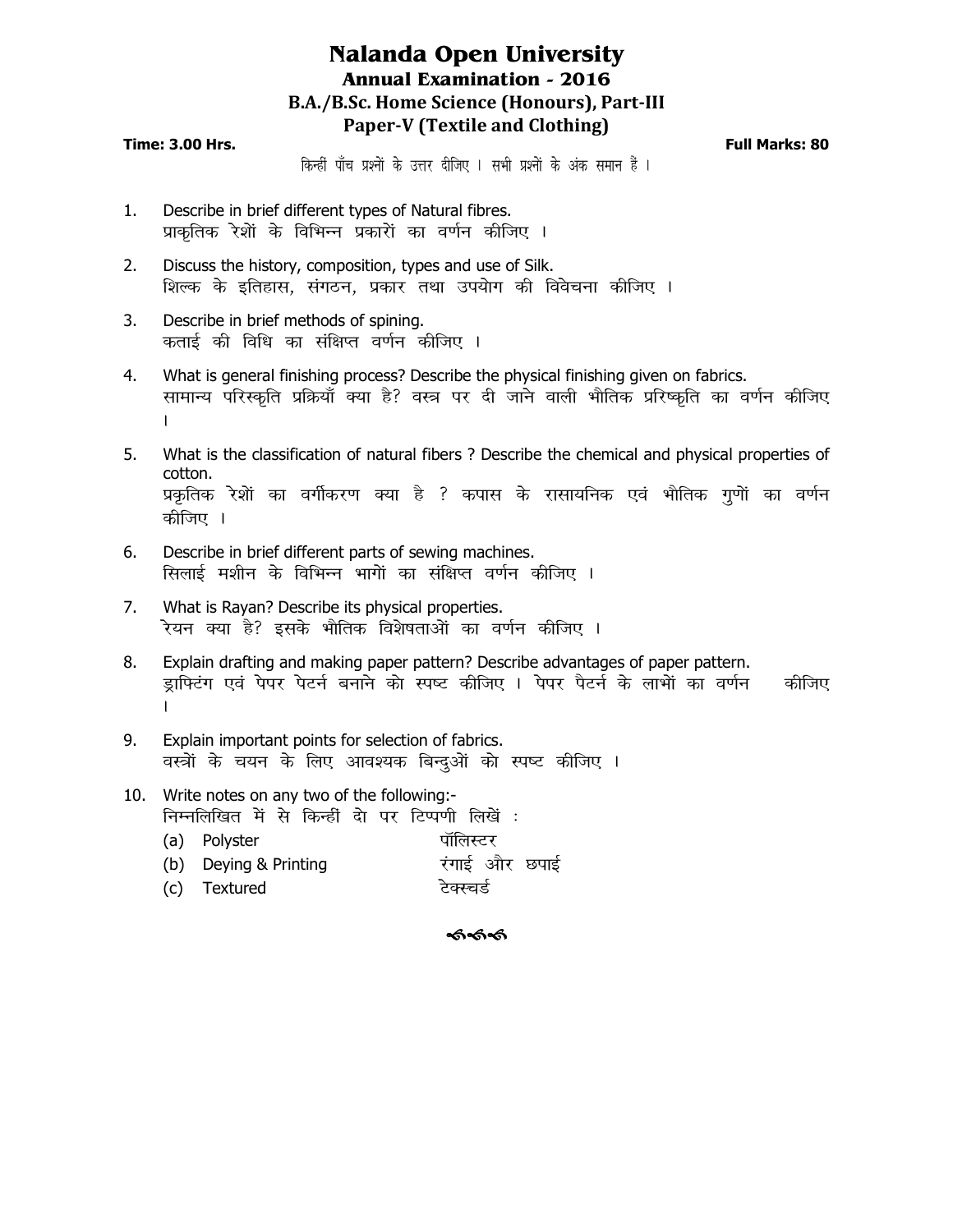# **Nalanda Open University Annual Examination - 2016 B.A./B.Sc. Home Science (Honours), Part-III Paper-VI (Child Psychology)**

#### **Time: 3.00 Hrs. Full Marks: 80**

*किन्हीं* पाँच प्रश्नों के उत्तर दीजिए । सभी प्रश्नों के अंक समान हैं ।

- 1. Define Child Psychology and give a brief account of its subject matter. बाल मनोविज्ञान को परिभाषित कीजिए तथा इसके पाठ्य विषय का संक्षिप्त विवरण प्रस्तुत कीजिए A
- 2. Evaluate Case history method as a method of child psychology. बाल–मनोविज्ञान की एक विधि के रूप में व्यक्ति इतिहास लेखन विधि का मूल्यांकन कीजिए ।
- 3. What is biographical method? Discuss its limitations. जीवन वृतांत लेखन विधि क्या है? इसकी सीमाओं का वर्णन कीजिए ।
- 4. Describe the various principles of development. विकास के विभिन्न सिद्धान्तों की विवेचना कीजिए ।
- 5. Discuss the factors that influence development. उन कारकों की विवेचना कीजिए जो विकास को प्रभावित करते हैं ।
- 6. Discuss the concept and types or form of learning. अधिगम की अवधारणा एवं प्रकारों या रूपों की विवेचना कीजिए ।
- 7. Critically examine the trail-error theory of learning. प्रयत्न–त्रुटि–सिद्धान्त का आलोचनात्मक मूल्यांकन कीजिए ।
- 8. Discuss the main criteria of social development. सामाजिक विकास की प्रमुख कसौटियों का वर्णन कीजिए ।
- 9. Discuss of characteristics of gifted and slow learning children. प्रतिभाशाली तथा मन्द्गति से सीखने वाले बच्चों की विशेषताओं की विवेचना कीजिए ।
- 10. Discuss the different theories of children's play. बच्चों के खेल के विभिन्न सिद्धान्तों की व्याख्या कीजिए ।

#### ଈ୶ୡ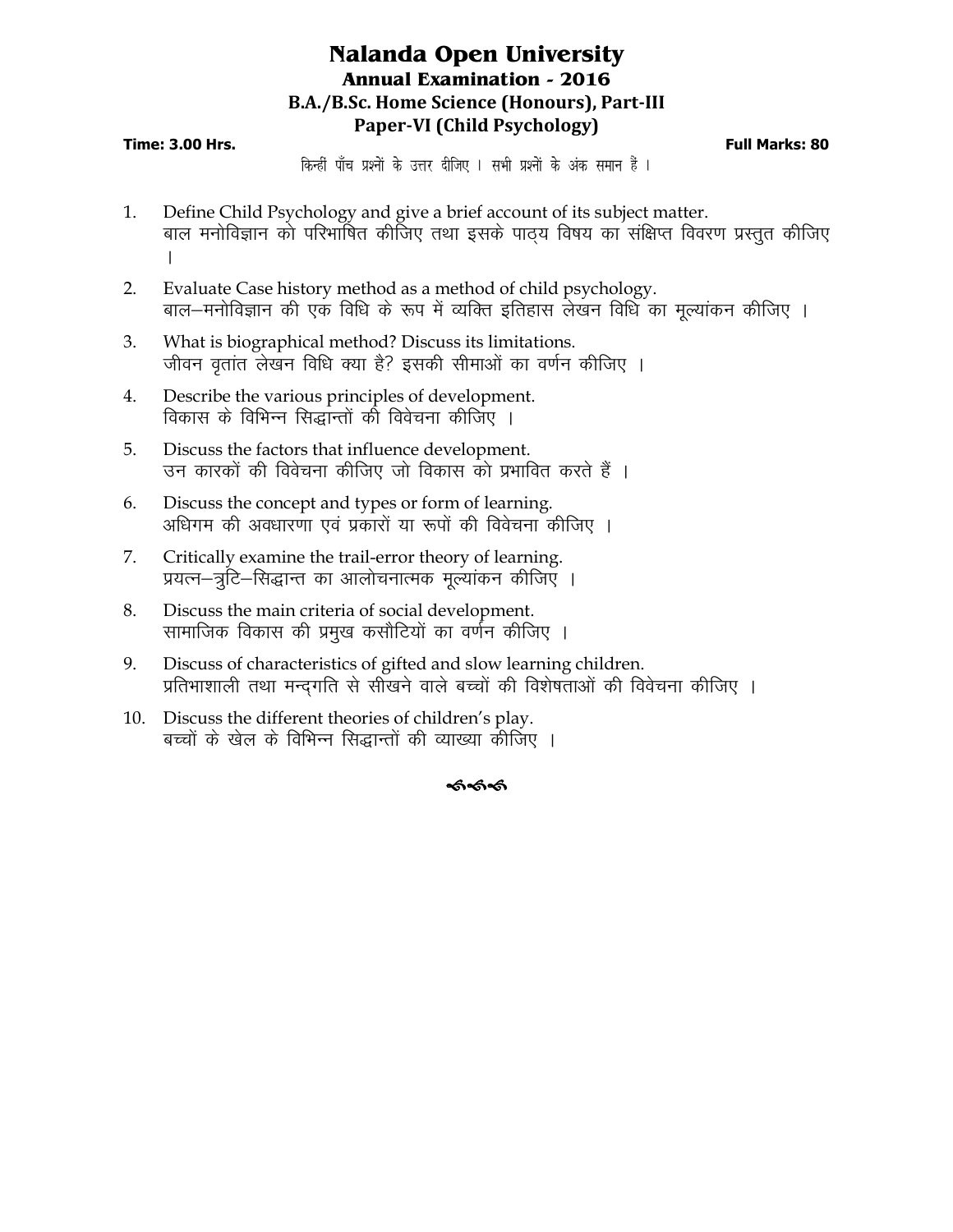# **Nalanda Open University Annual Examination - 2016 B.A./B.Sc. Home Science (Honours), Part-III Paper-VII (Extension Education)**

#### **Time: 3.00 Hrs. Full Marks: 80**

*किन्हीं पाँच प्रश्नों के उत्तर दीजिए । सभी प्रश्नों के अंक समान हैं ।* 

- 1. Define Extension Education. Discuss its needs and importance. प्रसार शिक्षा को परिभाषित कीजिए इसकी आवश्यकता एवं महत्व की विवेचना कीजिए ।
- 2. Explain the basic principles of extension education. प्रसार शिक्षा के मुलभूत सिद्धांतों को स्पष्ट कीजिए ।
- 3. Discuss the process of selection of extension teaching methods. प्रसार शिक्षण विधियों के चयन की प्रक्रिया का विवेचना कीजिए ।
- 4. Define Audio-Visual Aids and discuss its importance in extension teaching. श्रव्य—दृश्य साधन को परिभाषित कीजिए तथा प्रसार शिक्षा में इसके महत्वों की विवेचना कीजिए।
- 5. Write an essay on classification of Audio-Visual Aids. दृश्य-श्रव्य साधनों के वर्गीकरण पर एक निबन्ध लिखें ।
- 6. Describe the importance of rural sociology for extension worker. प्रसार कार्यकर्त्ता के लिए ग्रामीण समाज शास्त्र के महत्व का वर्णन कीजिए ।
- 7. Write an essay on methods of Community Organisation. समुदायिक संगठन के विधियों पर एक निबन्ध लिखें ।
- 8. Describe role, function and merits of leader of a group. एक समूह के नेता की भूमिका कार्यों एवं गुणों का वर्णन कीजिए ।
- 9. Define evaluation and discuss its principles. मल्यांकन को परिभाषित कीजिए तथा इसके सिद्धांतों की विवेचना कीजिए ।
- 10. Explain the meaning of Programme Planning. Describe the characteristics of extension programme planning. कार्यक्रम नियोजन का अर्थ स्पष्ट कीजिए । प्रसार कार्यक्रम नियोजन की विशेषताओं का वर्णन कीजिए ।

### ৰ্কৰ্কৰ্ক